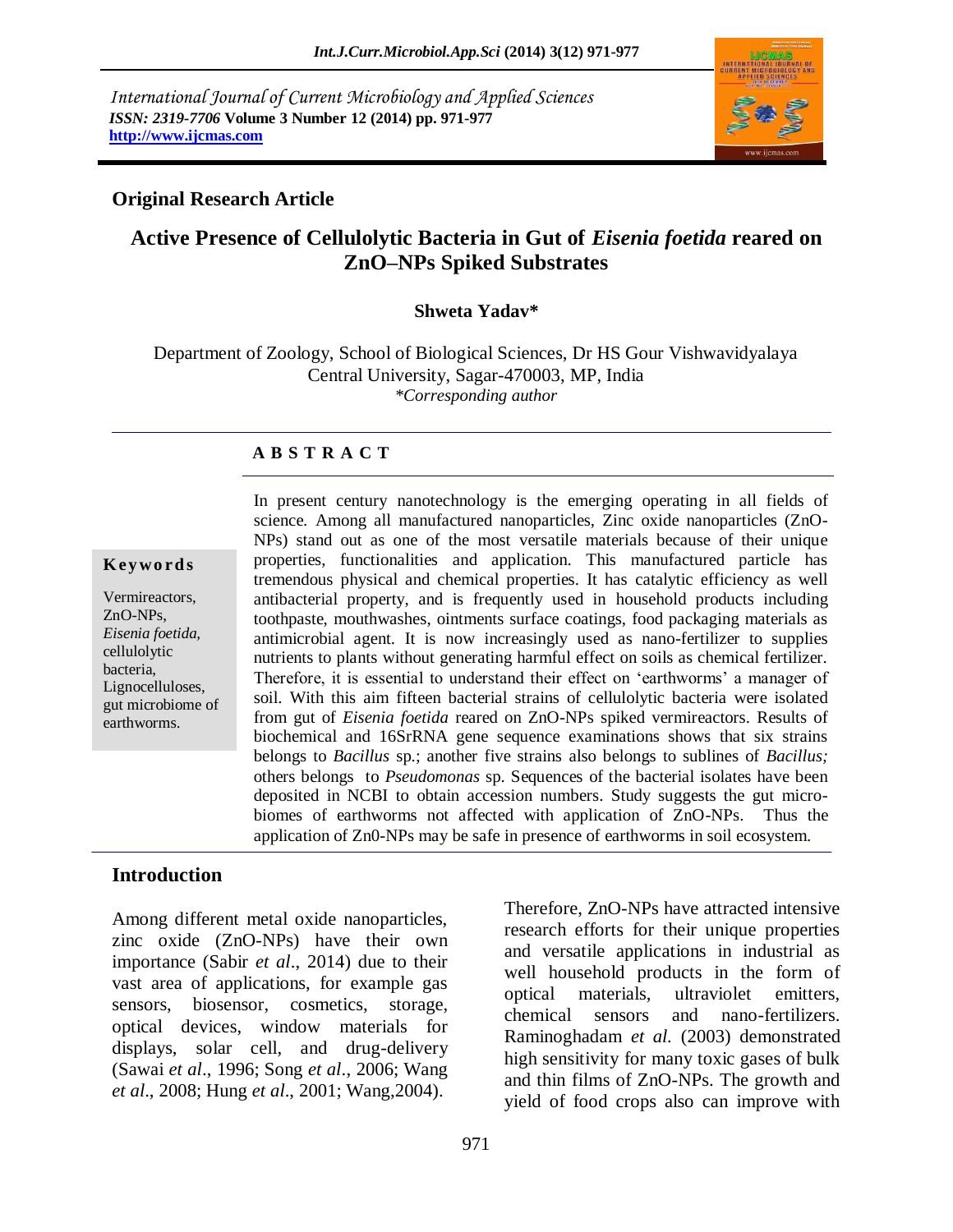application of these nanoparticles. Prasasd *et al*., (2012) treated seed of peanuts with ZnO-NPs (25nm) at 1000 ppm and recorded promoted seed germination, seedling vigor and plant growth and also proved to be effective in increasing stem and root growths in peanuts (Sabir *et al*., 2014). Batamanova *et al*. (2013) recorded average increase in wheat plant grown from seeds treated with metal oxide nanoparticles. The colloidal solution of zinc oxide nanoparticles is used as fertilizer. Selovanow and Zorin (2001) signified it as plant nutrient better than a fertilizer because it not only supplies nutrients for the plant but also receives the soil to an organic state without harmful factors of chemical fertilizers and also can be used in a very small amount as suggested by (Sabir *et al*., 2014).

It was also demonstrated that an adult tree requires only 40-50 kg of nano-fertilizers while an amount of 150 kg required for ordinary fertilizers. Even has great potential of economic importance, there is growing concerns to know about the toxicological and environmental effects of ZnO-NPs (Sabir *et al*., 2014). Sharma *et al*. (2009); Brayner *et al*. (2006); Franklin *et al*. (2007); Heinlaan *et al*. (2008); Wang *et al*. (2008) shown serious toxicity effect to bacteria, *Daphnia magna*, microalgae and even on human cells. The present study was undertaken to observe cellulolytic bacteria in gut micro biomes in earthworm *Eisenia foetida.* As earthworm is known as *key stone* species of soil ecosystem and their symbiotic or a mutualistic metabolic relationship is necessary to maintain terrestrial ecosystem (Kumar *et al*., 2010). They use secreted or membrane-bound digestive enzymes of associated gut microbiome to mineralization or to degrade polymeric substances like cellulose, chitin (Howath, 2007). Therefore, is an essential to

understand the activity of earthworm gut associated cellulolytic microbiomes on exposure of ZnO-NPs.

# **Materials and Methods**

The research design to observe impact of ZnO-NPs in earthworms biomes was developed following published OECD guidelines and Unrine *et al.* (2010). Twenty clitellate adult earthworm *Eisenia foetida* weighing  $0.30 \pm 0.12$  g each in three replicate exposure chambers containing 1 kg dry mass of artificial soil medium were chosen for test experiment. The soil medium consisted of 70% quartz sand, 10% peat moss and 20% kaolin. The pH was adjusted with the addition of a small amount of crushed limestone (Gupta *et al*., 2014). ZnO-NPs 50nm @ 5mg/kg mixed by homogenizer for 5 minutes and moisture content were maintained for 60%. Earthworm sub-samples were also taken at the beginning of the exposure from each exposure chamber. After 28 days of exposure, worms collected and washed thoroughly in running tap water followed by rinsing in distilled water. The complete intestine was dissected out and homogenized in autoclaved distilled water, containing 0.5 mm glass beads with vortex mixing for 5 min. The resulting suspension was serially diluted with water and used as inoculums. Cellulose-hydrolytic bacteria were isolated using Bushnell Hass medium (BHM) amended with carboxymethyl cellulase (CMC) as the sole carbon source. The CMCamended with BHM medium consist of  $(g/l)$ ; CMC, 10; MgSo<sub>4</sub>.7H<sub>2</sub>O, 0.2; K<sub>2</sub>HPo<sub>4</sub> 1; KH<sub>2</sub>P<sub>O4</sub> 1; NH<sub>4</sub>NO<sub>3</sub>1; Fecl<sub>3</sub>.6H<sub>2</sub>0, 0.05;  $CaCl<sub>2</sub>$ , 0.02. After enrichment in CMC amended medium for more than five times, the inoculums (0.1 ml; successively diluted to 10- 5 times) were repeatedly streaked on BHM agar plates containing the amended CMC. After one week of incubation, the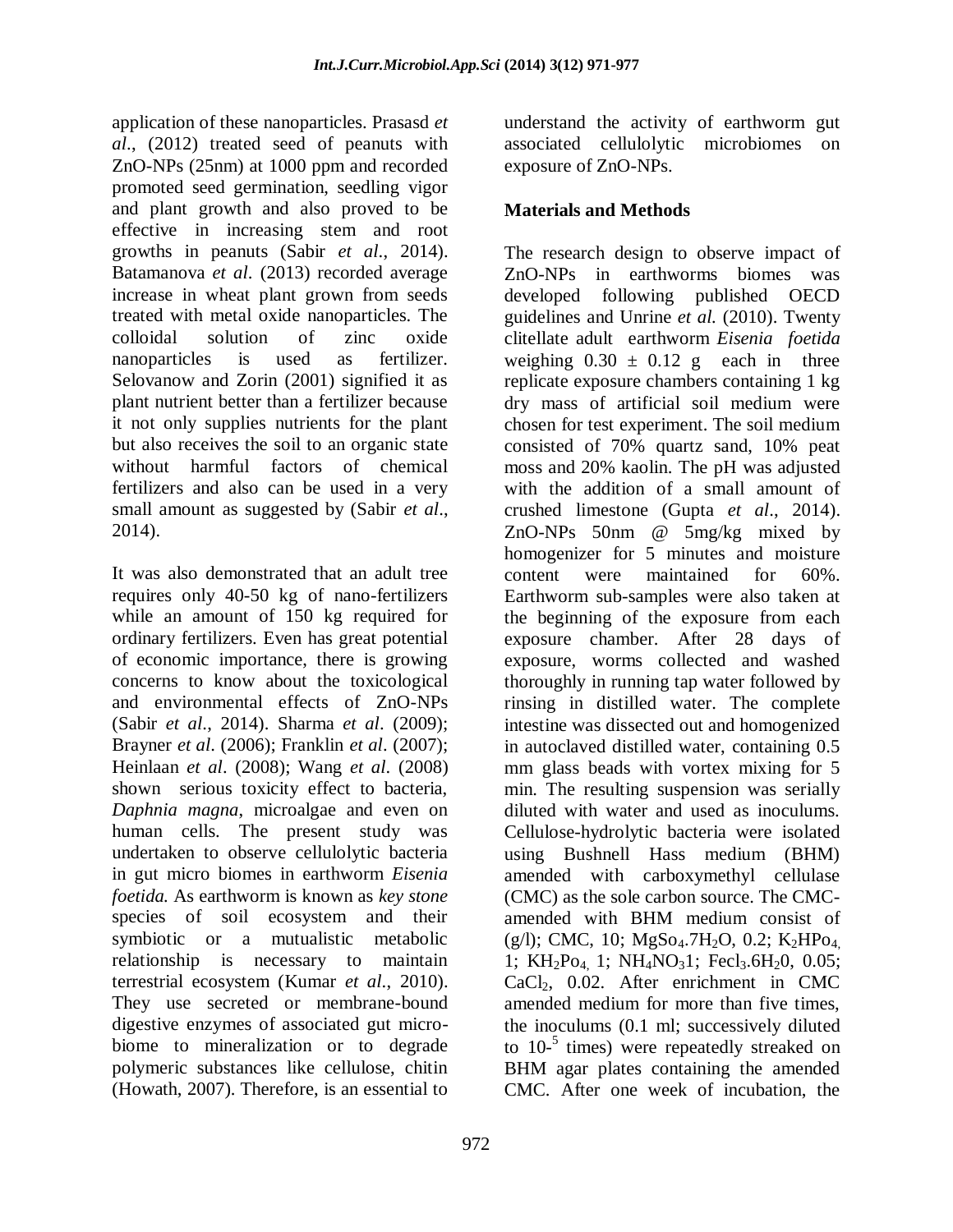plates were stained by Congo red to observe cellulolytic activity of isolated strains. The cellulase activity of each culture was determined by measuring the zone of clearing on agar plate.

The individual colony having significant clear zone was selected and transferred to a fresh CMC-amended BMH medium; and was serially diluted 10<sup>-5</sup> times and streaked over BMH agar plates repeatedly, and the bacteria were re-isolated. Through several such processes, fifteen pure bacterial cultures were obtained. Morphology of bacteria was observed in light microscope and biochemically characterized using Lab Manual Supplement, Pacarynuk (2008). Amplification and sequence analysis of the 16S rRNA gene was performed as described by Chen *et al*., (2008). The sequences of isolates were compared with other available sequences in the gene bank. The multiple sequence alignment including the fifteen cellulose-degrading strains and their close relatives were obtained using NCBI platform. The sequence identities were calculated using NCBI platform and obtained accession no with bioinformatics database.

## **Results and Discussion**

Fifteen strains of cellulolytic bacteria were obtained from gut of earthworms reared on ZnO-NPs spiked substrates. The biochemical tests of isolated microbes are presented in table 1 and figure 1 and accession numbers obtained from NCBI database.

Results of biochemical and 16SrRNA gene sequence examinations shows that six strains belongs to *Bacillus* sp.; another five strains also belongs to sublines of *Bacillus;* others belongs to *Pseudomonas* sp. As ZnO-NPs are considered as antimicrobial agent, the presence of cellulolytic bacteria indicates the earthworm gut transform the property of antimicrobial property of ZnO-NPs. The presence of natural organic matter of gut of earthworms may reduce or even eliminate antibacterial property of ZnO-NPs (Li *et al.,* 2009).

The organic matter of gut of earthworm may attach with ZnO-NPs either through the adsorption on the surface iron oxide as suggested by Gu *et al*. (1994) or ligand exchange between carboxyl/hydroxyl functional groups of humic acid and iron oxide surfaces. There may be hydrophobic interactions as suggested by Hyung *et al*.(2007) with available carbon based materials of organic matter of gut. Concentration of organic matter and their solution chemistry (Chen and Elimelech, 2008; Chen *et al*., 2006; Diegoli *et al*.,2008; Domingos *et al*., 2009) may also help to their attach with nanoparticles and to lose their integrity to behave as nanoparticles.

The particles firmly attached with organic matter may be due to charge of stabilizing layer of ingested organic matter. McKeon and Love (2008); Moreau *et al*. (2007) and Vamunu *et al*. (2008) observed largemolecular-weight biomolecules and biomacromolecules, including proteins, polypeptides, and amino acids, also affects the integrity of nanoparticles and it bind them into form of aggregates. As there are several report of toxicity of ZnO-NPs (Sharma *et al*., 2009; Brayner *et al*., 2006; Franklin *et al*., 2007; Heinlaan *et al*., 2008; Wang *et al*., 2008) beside their economic benefits. It is essential to find out way to nullify toxicity of nanoparticles after their use and release into soil. It is known that microorganisms play key role in organic matter decomposition in environment.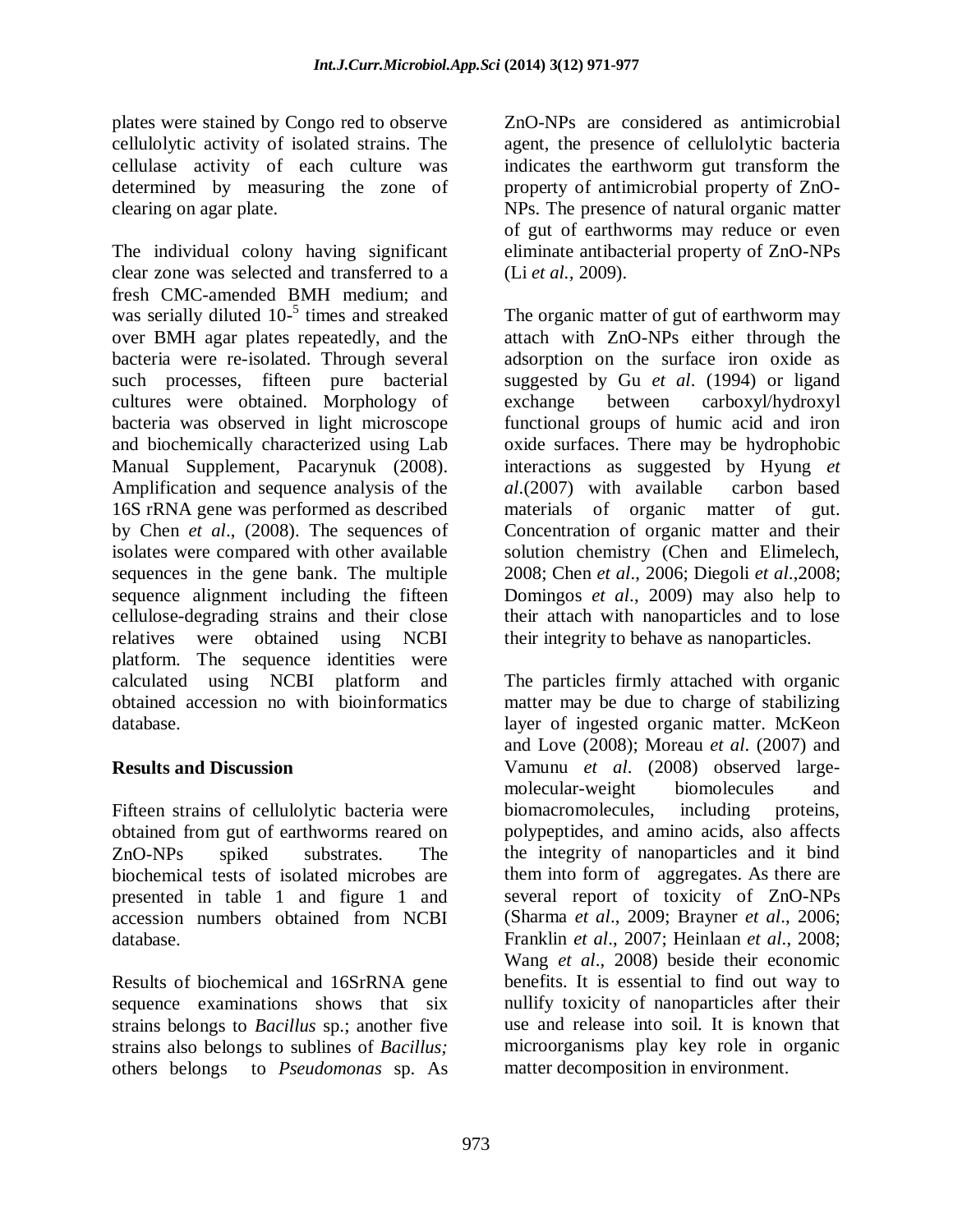| <b>Sugars</b> | IC                       | IC                       | IC                       | IC                       | IC                       | IC                       | IC                           | IC                       | IC                       | IC                           | IC                           | IC                       | IC                       | IC                       | IC                       |
|---------------|--------------------------|--------------------------|--------------------------|--------------------------|--------------------------|--------------------------|------------------------------|--------------------------|--------------------------|------------------------------|------------------------------|--------------------------|--------------------------|--------------------------|--------------------------|
|               | 1                        | $\overline{2}$           | 3                        | $\overline{4}$           | 5                        | 6                        | 7                            | 8                        | 9                        | 10                           | 11                           | 12                       | 13                       | 14                       | 15                       |
| Adonitol      | $\overline{\phantom{a}}$ | -                        | $\overline{\phantom{a}}$ | ۰                        | ٠                        | ٠                        | $\overline{\phantom{a}}$     | $\qquad \qquad -$        | $\overline{\phantom{0}}$ | $\qquad \qquad \blacksquare$ | ۰                            | -                        | $\qquad \qquad -$        | $\overline{\phantom{a}}$ | $\overline{\phantom{a}}$ |
| Arabinose     | $\overline{\phantom{a}}$ | $\overline{\phantom{a}}$ | $\overline{\phantom{a}}$ | ۰                        | $^{+}$                   | ٠                        | $+$                          | $\overline{\phantom{a}}$ | ۰                        | ۰                            | ۰                            | $+$                      | $\overline{\phantom{0}}$ | $\blacksquare$           | $\overline{\phantom{a}}$ |
| Cellobiose    | $\overline{\phantom{a}}$ | ٠                        | $\equiv$                 | $^{+}$                   | $\overline{\phantom{a}}$ | $\overline{\phantom{a}}$ | $+$                          | $\overline{\phantom{a}}$ | ۰                        | $\overline{\phantom{0}}$     | $+$                          | ۰                        | $+$                      | $\blacksquare$           | $+$                      |
| Dextrose      | $\blacksquare$           | ۰                        | $\overline{\phantom{m}}$ | $\blacksquare$           | $^{+}$                   | $^{+}$                   | $+$                          | $^{+}$                   | $^{+}$                   | $+$                          | $+$                          | $+$                      | ٠                        | $\overline{\phantom{a}}$ | $^{+}$                   |
| Dulcitol      | $\overline{\phantom{a}}$ | ٠                        | $\overline{\phantom{a}}$ | ۳                        | $\overline{\phantom{a}}$ | ٠                        | $+$                          | $\overline{\phantom{a}}$ | ۰                        | $\overline{\phantom{a}}$     | $\qquad \qquad \blacksquare$ | ۰                        | $\overline{\phantom{0}}$ | $\overline{\phantom{0}}$ | $\qquad \qquad -$        |
| Fructose      | $\overline{\phantom{a}}$ | $\overline{\phantom{a}}$ | $^{+}$                   | $^{+}$                   | $\overline{\phantom{a}}$ | $\overline{\phantom{a}}$ | $+$                          | $\overline{\phantom{a}}$ | $^{+}$                   | $+$                          | $^{+}$                       | $+$                      | $+$                      | $^{+}$                   | $\overline{\phantom{0}}$ |
| Galactose     | $\overline{\phantom{a}}$ | -                        | $\overline{\phantom{a}}$ | ۰                        | $^{+}$                   | ٠                        | $\qquad \qquad \blacksquare$ | $^{+}$                   | ۰                        | ۰                            | $\overline{\phantom{0}}$     | $+$                      | $\overline{\phantom{0}}$ | $\blacksquare$           | $^{+}$                   |
| Inositol      | $\blacksquare$           | ۰                        | $\equiv$                 | $\equiv$                 | $\equiv$                 | $\overline{\phantom{a}}$ | $\blacksquare$               | $\overline{\phantom{a}}$ | ۰                        | $\overline{\phantom{0}}$     | $\overline{\phantom{0}}$     | ۰                        | $\overline{\phantom{a}}$ | $\blacksquare$           | $\overline{\phantom{m}}$ |
| Inulin        | $\blacksquare$           | $\equiv$                 | $\overline{\phantom{a}}$ | $+$                      | $\equiv$                 | $\blacksquare$           | $\blacksquare$               | $\sim$                   | ۰                        | $+$                          | $\blacksquare$               | $\blacksquare$           | $+$                      | $\blacksquare$           | $\blacksquare$           |
| Lactose       | $\overline{\phantom{a}}$ | -                        | $\overline{\phantom{a}}$ | $\blacksquare$           | $\overline{\phantom{a}}$ | $\blacksquare$           | $+$                          | $^{+}$                   | $\overline{\phantom{0}}$ | $\overline{\phantom{a}}$     | $\blacksquare$               | $^{+}$                   | $\overline{\phantom{0}}$ | $\overline{\phantom{0}}$ | $\qquad \qquad -$        |
| Maltose       | $\overline{\phantom{a}}$ | ٠                        | $^{+}$                   | $^{+}$                   | ٠                        | $\blacksquare$           | $+$                          | $\overline{\phantom{a}}$ | $+$                      | $+$                          | $\blacksquare$               | $^{+}$                   | $+$                      | $\overline{\phantom{a}}$ | $^{+}$                   |
| Mannitol      | $\overline{\phantom{a}}$ | $\overline{\phantom{m}}$ | $\overline{\phantom{a}}$ | ۰                        | $\overline{\phantom{a}}$ | ÷.                       | $\overline{\phantom{a}}$     | $\blacksquare$           | $\overline{\phantom{0}}$ | $\frac{1}{2}$                | $\frac{1}{2}$                | -                        | $\qquad \qquad -$        | $+$                      | ٠                        |
| Mannose       | $+$                      | $\overline{\phantom{a}}$ | $^{+}$                   | ۰                        | $^{+}$                   | $\overline{\phantom{a}}$ | $\blacksquare$               | $^{+}$                   | $^{+}$                   | $\overline{\phantom{0}}$     | $\overline{\phantom{0}}$     | $+$                      | $\blacksquare$           | $+$                      | $\overline{\phantom{a}}$ |
| Melibiose     | $+$                      | $\overline{\phantom{a}}$ | $\overline{\phantom{m}}$ | $\overline{\phantom{a}}$ | $\overline{\phantom{m}}$ | $\overline{\phantom{m}}$ | $\qquad \qquad \blacksquare$ | $^{+}$                   | $^{+}$                   | $\qquad \qquad \blacksquare$ | $+$                          | -                        | ٠                        | $\overline{\phantom{a}}$ | $\qquad \qquad -$        |
| Raffinose     | $\overline{\phantom{a}}$ | $\overline{\phantom{a}}$ | $\overline{\phantom{a}}$ | $\overline{\phantom{a}}$ | $\overline{\phantom{m}}$ | $\overline{\phantom{a}}$ | $\qquad \qquad \blacksquare$ | $\blacksquare$           | ۰                        | $\qquad \qquad \blacksquare$ | $\blacksquare$               | $^{+}$                   | $\overline{\phantom{a}}$ | $\qquad \qquad -$        | $\qquad \qquad -$        |
| Rhamnose      | $\blacksquare$           | ٠                        | $\overline{\phantom{0}}$ | ÷                        | ٠                        | ÷.                       | $+$                          | $^{+}$                   | ۰                        | ۰                            | $^{+}$                       | ۰                        | $\overline{\phantom{a}}$ | $\overline{\phantom{a}}$ | $+$                      |
| Salicin       | $\blacksquare$           | $+$                      | $^{+}$                   | $\equiv$                 | $\equiv$                 | $^{+}$                   | $\blacksquare$               | $^{+}$                   | $^{+}$                   | $+$                          | $^{+}$                       | $\overline{\phantom{0}}$ | $\overline{\phantom{a}}$ | $^{+}$                   | $^{+}$                   |
| Sorbitol      | $\qquad \qquad -$        |                          | $\overline{\phantom{m}}$ | ۳                        | ٠                        | ٠                        | $\overline{\phantom{a}}$     | $\overline{\phantom{a}}$ |                          | $\blacksquare$               | $\qquad \qquad \blacksquare$ | $\blacksquare$           | $\overline{\phantom{a}}$ | $^{+}$                   | $\qquad \qquad -$        |
| Sucrose       | $\overline{\phantom{a}}$ | $^{+}$                   | $^{+}$                   | $^{+}$                   | $\overline{\phantom{a}}$ | $\overline{\phantom{a}}$ | $\qquad \qquad \blacksquare$ | $^{+}$                   | $^{+}$                   | $^{+}$                       | $\qquad \qquad \blacksquare$ | $+$                      | $+$                      | $+$                      | $^+$                     |
| Trehalose     | ۰                        | -                        | $\overline{\phantom{a}}$ | $^{+}$                   | $^{+}$                   | ٠                        | $\qquad \qquad \blacksquare$ | $^{+}$                   | $+$                      | $\frac{1}{2}$                | $\qquad \qquad \blacksquare$ | $^{+}$                   | $+$                      | $\overline{\phantom{0}}$ | $^{+}$                   |
| Xylose        | $^{+}$                   | $^{+}$                   | $\overline{\phantom{0}}$ | ٠                        | -                        | ٠                        | $^{+}$                       | $^{+}$                   | Ξ.                       | $\qquad \qquad \blacksquare$ | $\qquad \qquad \blacksquare$ | $^{+}$                   | ٠                        | ٠                        | $\overline{\phantom{a}}$ |

# **Table.1** Utilization of various carbon sources by bacterial isolates of *Eisenia foetida*

**Fig.1** CMC test of selected bacterial isolates from EWs'gut exposed to ZnO –NPs spiked substrates

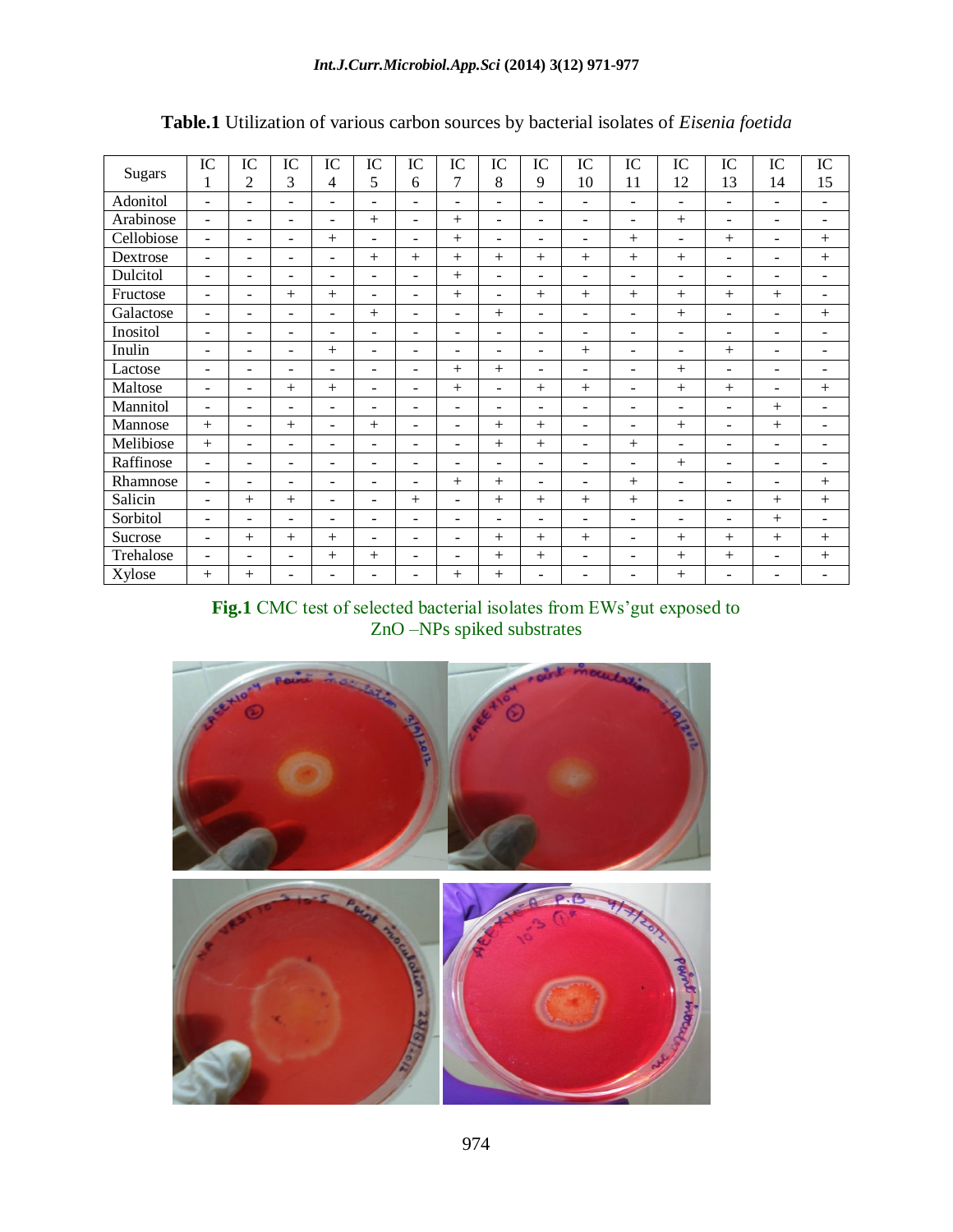Brown *et al*., (2000) stated earthworms and microorganisms are interdependent and their interactions regulate the biogeochemistry of terrestrial soils through their direct influence on soil carbon dynamics, nutrient cycling and soil physical conditions. Clarke (1999) signified the evolutionary relationship between earthworm burrowing and feeding habits and the gut micro biome. The metabolic relationship of gut and associated biomes depends on environment of gut including natural organic matter and cellulolytic bacteria.

As gut micro-biomes of earthworms including natural organic matter may help to nullify the toxicity of ZnO-NPs, present finding suggests that active presence of bacteria in gut micro-biomes of earthworms reared over ZnO-NPs substrates proved the feasibility of earthworms to nullify toxicity of nanoparticles as antimicrobial reagent.

The back bone of third world economics, agriculture sector is facing various global challenges like climate changes, urbanization, sustainable use of resources and environmental issues (run off pesticides, fertilizers) etc. and the human population is increasing day by day therefore demand of food is growing rapidly. The population increases in world from current level of 6 billion to 9 billion by 2050 is expected (Chem and Yada *et al.,* 2011). Nanotechnology may play dominant role in agriculture production area and may modify the conventional agricultural practices in presence of earthworms without causing any adverse effects in soil ecosystem. Present study advocates the use of nano-fertilizer at large scale in presence of earthworms.

## **Acknowledgement**

Author acknowledges the financial support of Department of Biotechnology, Ministry of Science and Technology, Govt. of India, New Delhi, to carry out this study.

### **References**

- Batsmanova L. M., Gonchar L. M., Taran N. Y., and Okanenko A. A., 2013. Using a colloidal solution of metal nanoparticles as micronutrient fertiliser for cereals. *Proceedings of the International Conference Nanomaterials* 2 (4) :64-67.
- Brayner ] R., Ferrari-Iliou R., Brivois N., Djediat S., Benedetti M. F. and Fievet F., 2006.Toxicological impact studies based on *Escherichia coli* bacteria in ultrafine ZnO nanoparticles colloidal medium. *Nano Letters* 6 (4) : 866–870.
- Brown G.G., Barois I. and Lavelle P.,.2000. Regulation of soil organic matter dynamics and microbial activity in the drilosphere and the role of interactions with other edaphic functional domains. *European Journal of Soil Biology* 36(3): 177-198.
- Chen K. L., Mylon S.E. and Elimelech M., 2006. Aggregation kinetics of alginatecoated hematite nanoparticles in monovalent and divalent electrolyte. *Environ. Sci. Technol*. 40:1516–1523.
- Chen H. and Yada R., 2011. Nanotechnologies in agriculture: new tools for sustainable development. Trends in Food Science & Technology 22 (11) : 585–594.
- Chen H.J., Tsai J.C., Chang T.C., Hung W.C., Tseng S.P., Hsueh P.R. and Teng L.J., 2008. PCR-RFLP assay for species and subspecies differentiation of the *Streptococcus bovis* group based on groESL sequences. *J. Med. Microbiol.* 57: 432–438.
- Chen KL and Elimelech M., 2008. Interaction of fullerene (C60) nanoparticles with humic acid and alginate coated silica surfaces: measurements, mechanisms, and environmental implications. *Environ Sci. Technol.* 42:7607-14.
- Clarke K.R., 1999. Non-metric multivariate analysis in community-level ecotoxicology. *Environmental Toxicology and Chemistry* 18: 118-127.
- Diegoli S., Manciulea A.L., Begum S., Jones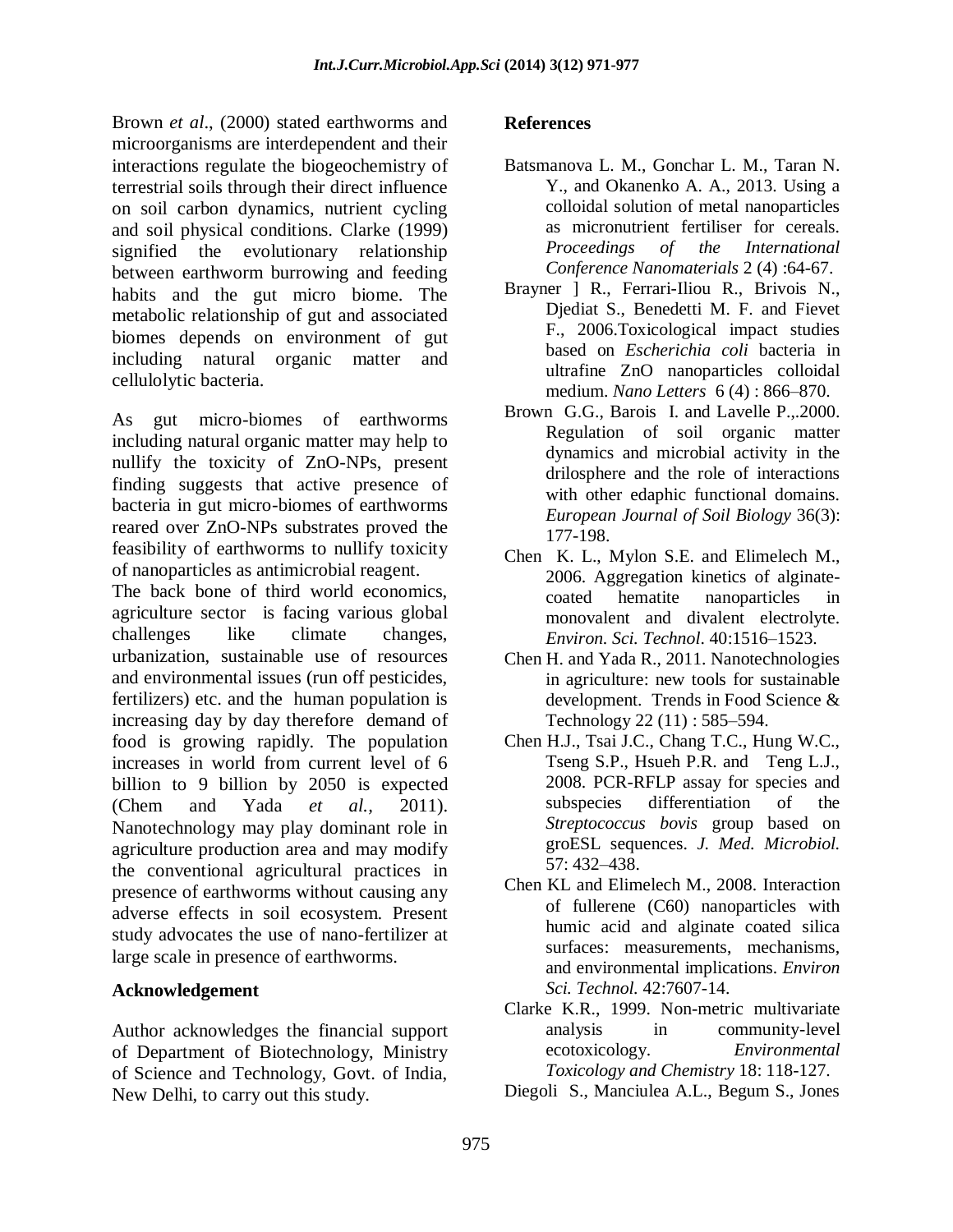I.P., Lead J.R., and Preece J.A., 2008. Interaction between manufactured gold nanoparticles and naturally occurring organic macromolecules. *Sci. Total Environ*. 402:51–61.

- Franklin N M.., Rogers N. J., Apte S. C., Batley G. E., Gadd G. E, and. Casey P. S., 2007. Comparative toxicity of nanoparticulate ZnO, bulk ZnO, and ZnCl<sub>2</sub> to a freshwater microalga (*Pseudokirchneriella subcapitata*): the importance of particle. *Environmental Science & Technology* 41(24): 8484– 8490.
- Gu B., Schmitt J., Chen Z, Liang L , and Mc Carthy J.F., 1994. Adsorption light scattering technique. *J. Adhes.* 84:664– 674.
- Heinlaan M., Ivask A., Blinova I., Dubourguier H. C., and Kahru A., 2008. Toxicity of nanosized and bulk ZnO, CuO and TiO2 to bacteria *Vibrio fischeri* and crustaceans *Daphnia magna* and *Thamnocephalus platyurus*. *Chemosphere* 71 (7) :1308–1316.
- Howath W., 2007. Carbon cycling and formation of soil organic matter. In: Paul, E.A. (Ed.), Soil Microbiology, Ecology and Biochemistry, Academic Press, Canada pp 303-339.
- Huang M. H., Mao S. and Feick H., 2001. Room-temperature ultraviolet nanowire nanolasers. *Science* 292: 1897– 1899.
- Hyung H., Fortner J., Hughes J., and Kim J.. 2007. Natural organic matter stabilizes carbon nanotubes in the aqueous phase. *Environ. Sci. Technol.* 41:179– 184.
- Kumar Rahul, Verma Deepshikha, Singh Bhanu L., Kumar Umesh and Shweta, 2010. Composting of sugar-cane waste by-products through treatment with microorganisms and subsequent vermicomposting. *Bioresource Technology* 101: 6707–6711.
- Lattaud C., 1997. Activities of the digestive enzymes in the gut and in tissue culture of a tropical geophagous earthworm, *Polypheretima elongata*

(Megascolecidae). *Soil Biology and Biochemistry* 29(3): 335-339.

- Li Q., Xie B., Hwang Y.S., and Xu. Y., 2009. Kinetics of C60 fullerene dispersion in water enhanced by natural organic matter and sunlight. *Environ. Sci. Technol*. 43:3574–3579.
- McKeon K.D. and Love B.J., 2008. The presence of adsorbed proteins on models. *Environ. Sci. Technol*. 28:38– 46.
- Moreau J.W., Weber P.K., Martin M.C., Gilbert B. and Hutcheon I.D., 2007. Extracellular proteins limit the dispersal of biogenic nanoparticles. *Science* 316:1600–1603.
- Pacarynuk A., 2008. Principles of Microbiology: Laboratory Manual. Spring, The University of Lethbridg, USA
- Prasad A.S., 2008. Clinical, immunological, anti-inflammatory and antioxidant role of zinc. *Experimental Gerontolgy* 43(5): 370-377.
- Prasad T. N. V. K. V., Sudhakar P. and Sreenivasulu Y., 2012. Effect of nanoscale zinc oxide particles on the germination, growth and yield of peanut*. Journal of Plant Nutrition* 35(6) : 905– 927.
- Ramimoghadam D., Bin Hussein M. Z., and Taufiq-Yap Y. H., 2013. Hydrothermal synthesis of zinc oxide nanoparticles using rice as soft biotemplate, *Chemistry Central* 7 :136-138.
- Sabir Sidra, Arshad Muhammad and Chaudhari Sunbal Khalil, 2014. Zinc Oxide nanoparticles for revolutionizing agriculture: Synthesis and applications. The Scientific World Journal <http://dx.doi.org/10.1155/2014/925494>
- Sawai J., Igarashi H., Hashimoto A., Kokugan T., and Shimizu M., 1996. Effect of particle size and heating temperature of ceramic powders on antibacterial activity of their slurries. *Journal of Chemical and Engineering* vol. 29, pp. 556.